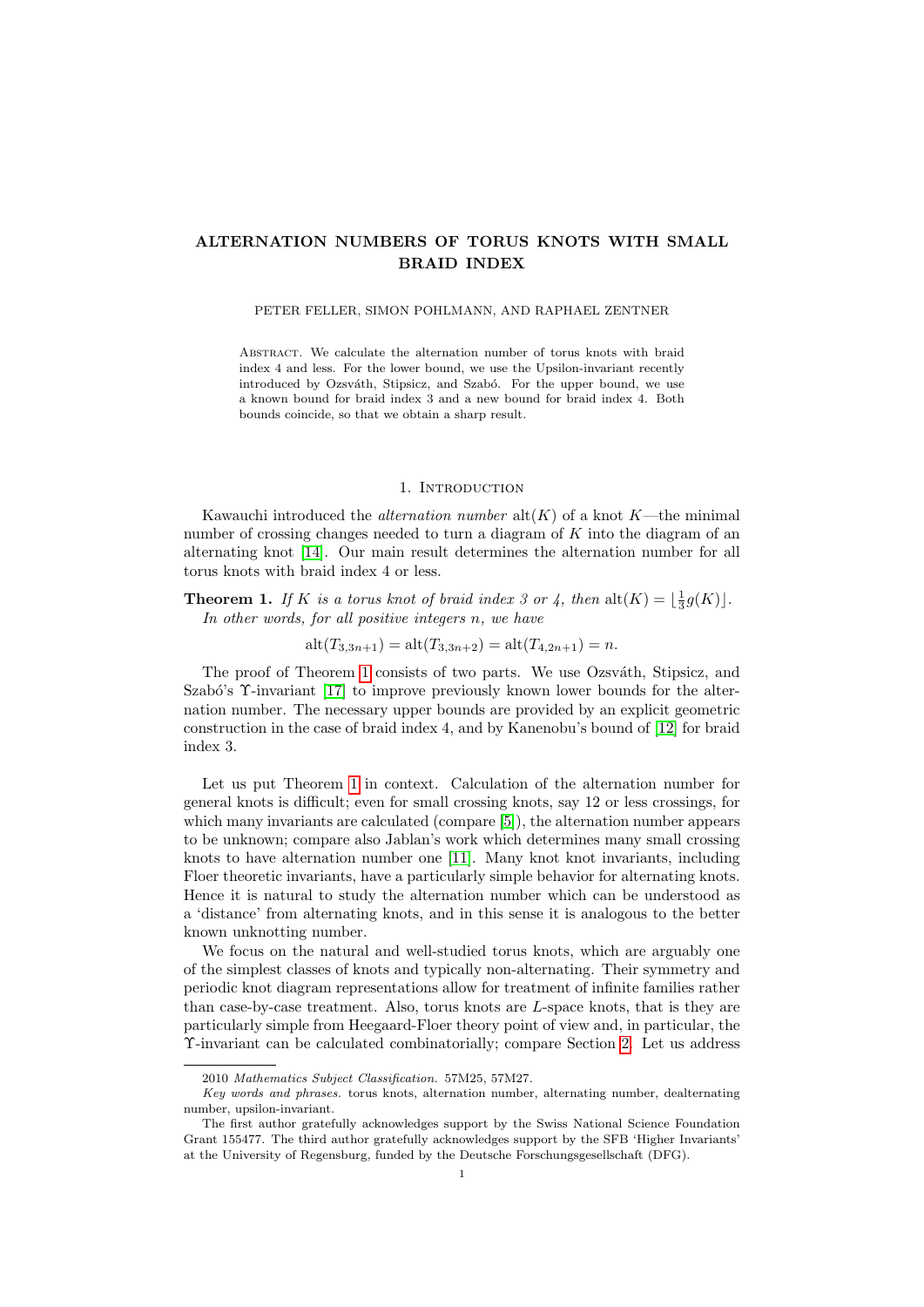the alternation number of torus knots by considering them ordered by the braid index:

Torus knots with braid index 2 are alternating; in other words, their alternation number is zero. For torus knots with braid index 3, our result is a slight improvement on previous work of Kanenobu. In [\[12\]](#page-8-2), he established that

$$
alt(T_{3,3n+1}) = alt(T_{3,3n+2}) = n
$$

for even positive integers n, whereas for odd integers  $n$  he is left with the ambiguity that

$$
alt(T_{3,3n+1}), alt(T_{3,3n+2}) \in \{n-1,n\}.
$$

For torus knots of braid index 4, Kanenobu established

$$
n \le \text{alt}(T_{4,2n+1}) \le \frac{3}{2}n
$$
 and  $n-1 \le \text{alt}(T_{4,2n+1}) \le \frac{3}{2}n - \frac{1}{2}$ 

for even and odd n, respectively [\[12\]](#page-8-2). Therefore, Theorem [1](#page-0-0) improves both the previously existing lower and upper bound.

The question whether all positive integers appear as alternation numbers of torus knots has been considered before. This is a natural question given the partial results found by Kanenobu [\[12\]](#page-8-2). Theorem [1](#page-0-0) answers this question in the positive.

A related knot invariant is the dealternating number  $\text{dalt}(K)$  of a knot. This number is the minimal number of crossing changes that one needs for turning a diagram of  $K$  into an alternating *diagram*. Clearly,

$$
alt(K) \leq dat(K)
$$

for all knots  $K$ . The dealternating number might appear less appealing at first sight. However, there exists the following interesting connection to quantum topology, due to Asaeda and Przytycki (reproved by Champanerkar-Kofman in [\[6\]](#page-7-2) with a spanning tree model for Khovanov homology): for all knots  $K$ ,

<span id="page-1-0"></span>
$$
\text{width}(\text{Kh}(K)) - 2 \le \text{dalt}(K),\tag{1}
$$

where Kh denotes the unreduced Khovanov homology [\[3\]](#page-7-3), and width $(Kh(K))$  denotes the number of  $\delta$ -diagonals with  $\delta$ -grading greater or equal the lowest  $\delta$ -grading on which the Khovanov homology has support and less than or equal the highest  $\delta$ -grading on which Khovanov homology has support. The inequality [\(1\)](#page-1-0) can be used to show that the alternation number differs from the dealternating number in general. For instance, any Whitehead double  $W_K$  of a (non-trivial) knot K has alternation number 1, while width $(Kh(K))$  is in general larger than 3 for Whitehead doubles.

Using Turner's calculation of width(Kh) for torus knots of braid index three [\[22\]](#page-8-3), Abe and Kishimoto used inequality [\(1\)](#page-1-0) to calculate the dealternating number for torus knots with braid index 3. However, the width width(Kh) is unknown for torus knots of braid index 4. In fact, by work of Benheddi, one has  $n + 2 \leq$ width(Kh $(T_{4,2n+1})$ ), see [\[4\]](#page-7-4), and, conjecturally, this is an equality.

Question. Does Theorem [1](#page-0-0) also hold for the dealternating number? In other words, are there geometric constructions similar to the ones provided below, that show  $\text{dalt}(T_{4,2n+1}) = \text{alt}(T_{4,2n+1}) = n$ ?

A positive answer would determine width(Kh $(T_{4,2n+1})$ ) to be  $n+2$ . This was part of the original motivation for the study conducted in this paper. However, it is impossible to directly use the constructions that we presented in Section [3](#page-3-0) below to prove that  $\text{dalt}(T_{4,2n+1}) \leq n$ ; compare Remark [8.](#page-3-1)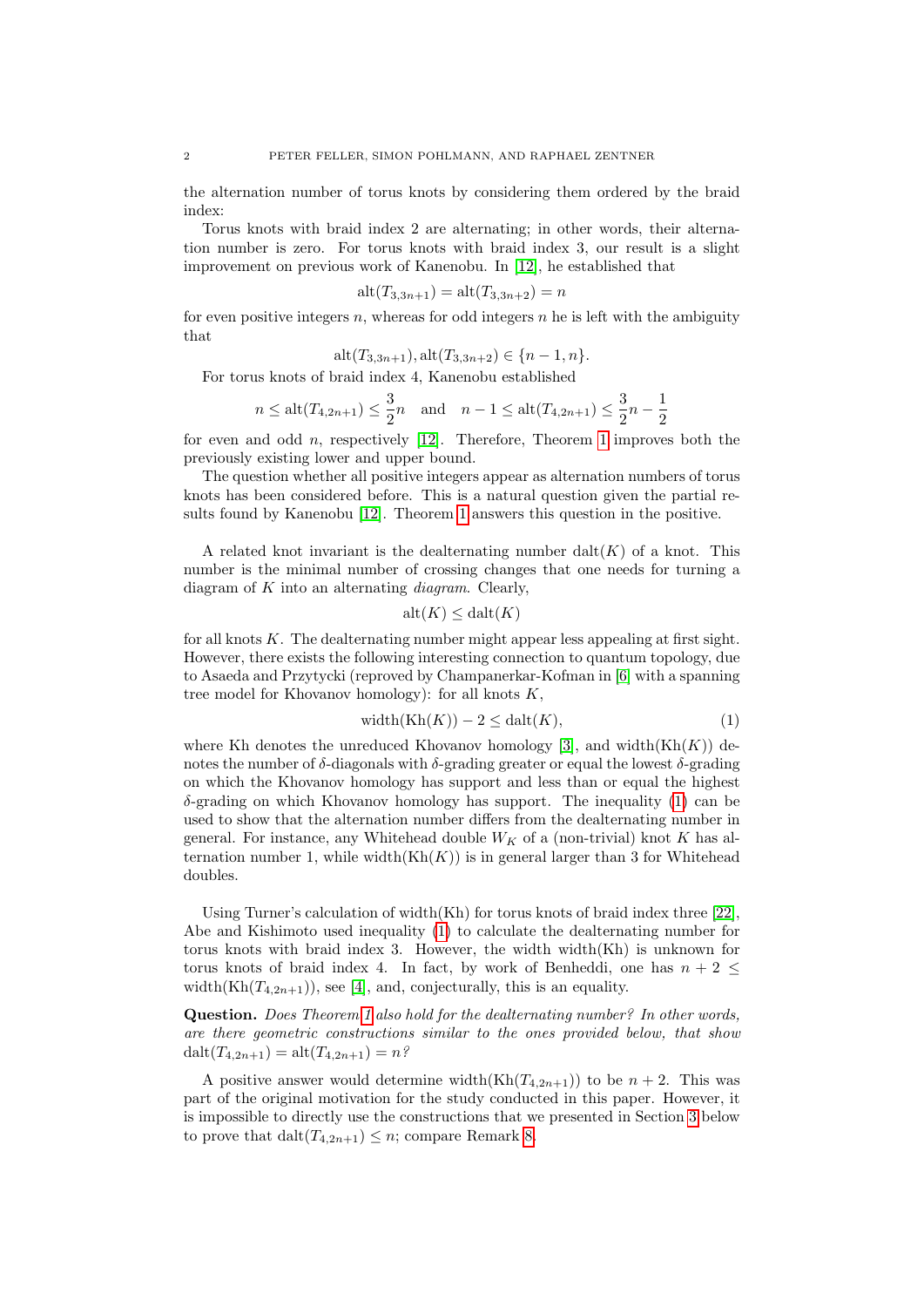Finally, we would like to point out that our approach of using the Υ-invariant as a lower bound for the alternation number described in Section [2](#page-2-0) has inspired successful applications of the  $\Upsilon$ -invariant in the study of knot concordances in the context of alternating knots by Friedl, Livingston, and the third author [\[9\]](#page-7-5).

Acknowledgements: We are greatful to Tetsuya Abe and Kengo Kishimoto for interesting conversations and references. The third author is grateful for support by the SFB 'Higher Invariants' at the University of Regensburg, funded by the Deutsche Forschungsgesellschaft (DFG.)

2. Lower bounds for the alternation number

<span id="page-2-0"></span>In [\[1\]](#page-7-6), Abe observed that

$$
\frac{|s(K) - \sigma(K)|}{2} \le \text{alt}(K)
$$

for all knots K, where s and  $\sigma$  denote Rasmussen's invariant [\[19\]](#page-8-4) and Trotter's signature [\[21\]](#page-8-5), respectively. In fact, this lower bound works similarly with other knot invariants:

<span id="page-2-2"></span>**Proposition 2.** Let  $\psi_1$  and  $\psi_2$  be any real-valued knot invariants such that

- (i) for all alternating knots  $\psi_1$  and  $\psi_2$  are equal and
- <span id="page-2-1"></span>(ii) if  $K_+$  and  $K_-$  are two knots such that  $K_-$  is obtained from  $K_+$  by changing a positive crossing to a negative crossing, then

$$
\psi_i(K_-) - 1 \le \psi_i(K_+) \le \psi_i(K_-)
$$

for  $i = 1, 2$ .

Then for all knots K, we have

$$
|\psi_1(K) - \psi_2(K)| \le \operatorname{alt}(K).
$$

*Proof.* For  $i = 0, \ldots, n$ , let  $K_i$  be a sequence of knots such that for  $i = 1, \ldots, n - 1$ the knot  $K_{i+1}$  results from  $K_i$  through a crossing change, and such that  $K_0$  is alternating. Induction on n shows that the difference  $|\psi_1(K_n) - \psi_2(K_n)|$  can be at  $\Box$  most n.

For Ozsváth and Szabó's  $\tau$ -invariant the negative  $\psi_1(K) = -\tau(K)$  satisfies [\(ii\)](#page-2-1) from Proposition [2;](#page-2-2) see [\[18\]](#page-8-6). Similarly, the invariant  $\psi_2(K) = \Upsilon_K(1) = v(K)$  does satisfy [\(ii\),](#page-2-1) and

$$
\psi_1(A) = -\tau(A) = \Upsilon_A(1) = v(A) = \psi_2(A)
$$

for all alternating knots A. Here  $\Upsilon_K(t)$  (denoted by  $v(K)$  when  $t = 1$ ) is the real valued knot-invariant (depending piecewise-linearly on a parameter  $t$  in  $[0, 2]$ ) introduced by Ozsváth, Stipsicz, and Szabó [\[17\]](#page-8-1). Therefore, we get the following.

<span id="page-2-3"></span>Corollary 3. For all knots  $K$ , we have

$$
|\tau(K) + \upsilon(K)| \le \operatorname{alt}(K).
$$

We note that other invariants rather than  $\tau$  can be used and will yield the same lower bounds for the alternation number on torus knots; for example, Rasmussen's s-invariant or any concordance invariant with the properties described in [\[15,](#page-8-7) Theorem 1]. The  $\tau$ -invariant seems to be the canonical choice to work with since  $\Upsilon$  is a generalization of it: indeed, one has  $-\tau = \lim_{t\to 0} \frac{\Upsilon(t)}{t}$  $\frac{(t)}{t}$ ; see [\[17,](#page-8-1) Proposition 1.6].

<span id="page-2-4"></span>Proposition 4. For all positive integers n, we have the following bounds for the alternation number.

$$
n \leq alt(T_{3,3n+1}), \quad n \leq alt(T_{3,3n+2}), \quad and \quad n \leq alt(T_{4,2n+1}).
$$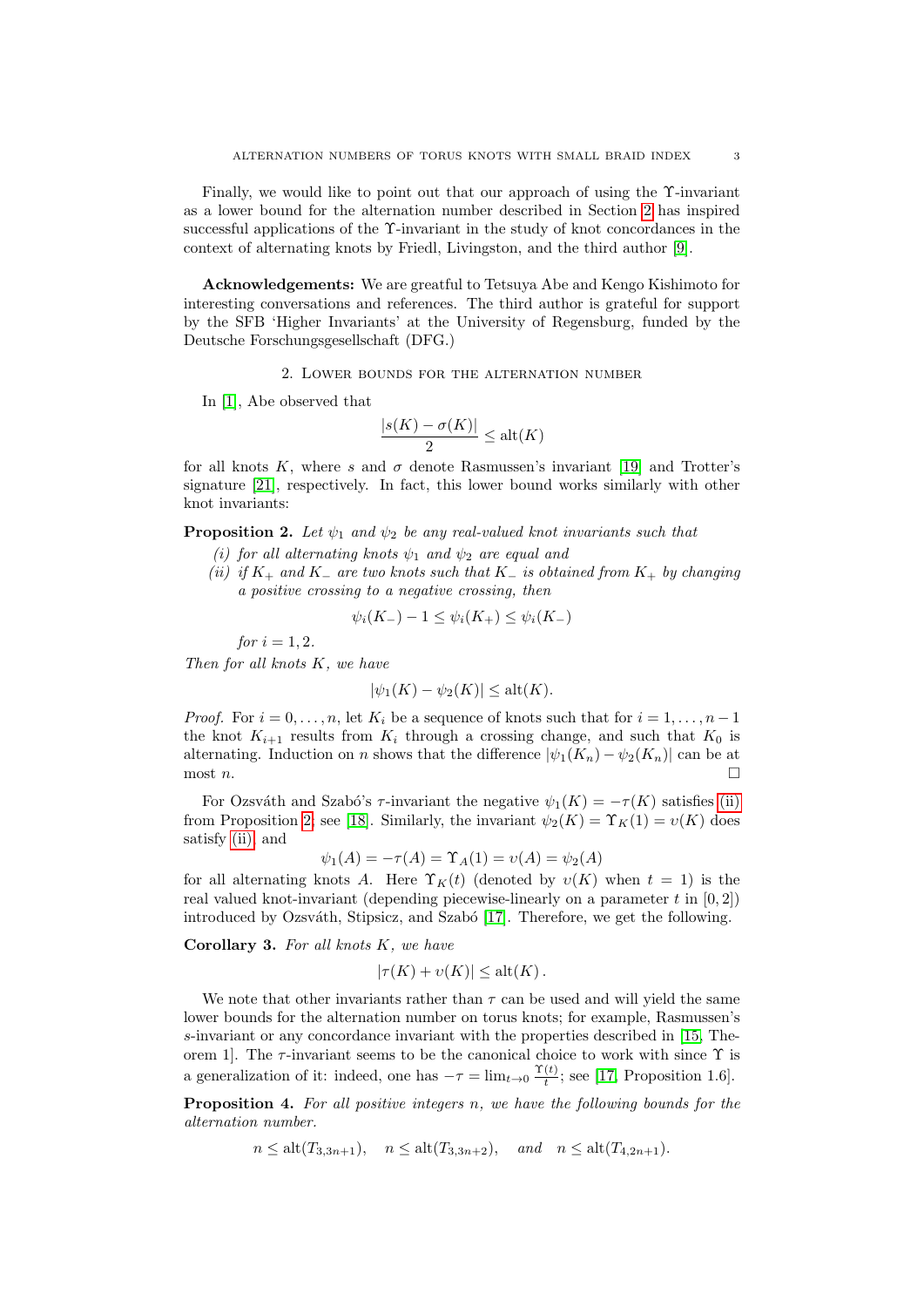*Proof.* This is immediate from calculating  $|\tau + v|$ . On positive torus knots  $\tau$  equals the three-genus:

$$
\tau(T_{p,q}) = \frac{(p-1)(q-1)}{2},
$$

for all coprime positive integers  $p$  and  $q$ ; see [\[18,](#page-8-6) Corollary 1.7]. For torus knots (and more generally L-space knots) Ozsváth, Stipsicz, and Szabó [\[17,](#page-8-1) Theorem 1.15] provided a procedure to calculate  $\Upsilon(t)$  from the Alexander polynomial. With this procedure one calculates

$$
v(T_{3,3n+1}) = -2n = v(T_{4,2n+1})
$$
 and  $v(T_{3,3n+1}) = -2n - 1$ ,

for all  $n$ ; compare [\[8,](#page-7-7) Proposition 28], where this elementary calculation is provided. The values for  $\tau$  and  $\upsilon$  combined yield

$$
|\tau(T_{3,3n+1}) + \nu(T_{3,3n+1})| = 3n - 2n = n
$$
  
\n
$$
|\tau(T_{3,3n+2}) + \nu(T_{3,3n+2})| = 3n + 1 - 2n - 1 = n
$$
  
\n
$$
|\tau(T_{4,2n+1}) + \nu(T_{4,2n+1})| = 3n - 2n = n.
$$

This concludes the proof since  $|\tau + v|$  is a lower bound for the alternation number by Corollary [3.](#page-2-3)

# 3. Upper bounds for the alternation number

<span id="page-3-0"></span>For torus knots with braid index 3, upper bounds for the alternation number where calculated by Kanenobu [\[12\]](#page-8-2); compare also [\[7\]](#page-7-8), where this is recovered from a different perspective. Abe and Kishimoto showed that the same upper bounds hold for the dealternating number [\[2\]](#page-7-9).

<span id="page-3-3"></span>**Proposition 5** ([\[12,](#page-8-2) Theorem 8], [\[2,](#page-7-9) Theorem 2.5]). For all positive integers n,

 $\text{alt}(T_{3,3n+1}) \leq \text{dalt}(T_{3,3n+1}) \leq n$  and  $\text{alt}(T_{3,3n+2}) \leq \text{dalt}(T_{3,3n+2}) \leq n$ .

We provide new upper bounds for torus knots of braid index 4.

<span id="page-3-2"></span>**Proposition 6.** Let  $n \geq 2$  be an integer. There is a diagram of the torus knot  $T_{4,2n+1}$  such that n crossing changes yield the knot  $T_{2,2n+1}$  #  $T_{2,2n+1}$ . In particular,

$$
\operatorname{alt}(T_{4,2n+1}) \leq n.
$$

**Remark 7.** Similarly, one can show that for  $n \geq 2$  there is a diagram of the torus link  $T_{4,2n}$  such that there are n crossing changes which turn this torus link into an alternating link.

<span id="page-3-1"></span>**Remark 8.** It is impossible that the diagram for  $T_{2,2n+1} \# T_{2,2n+1}$  provided by Proposition [6](#page-3-2) is alternating. Indeed, assume towards a contradiction that there is a diagram  $D_1$  for the torus knot  $T_{4,2n+1}$  such that n crossing changes yield an alternating diagram  $D_2$  for the knot  $T_{2,2n+1}$  #  $T_{2,2n+1}$ . We may assume that  $D_1$ and  $D_2$  are reduced diagrams. Since the minimal crossing number of  $T_{4,2n+1}$  is  $6n + 3$ , the diagram  $D_1$ , and thus also  $D_2$ , has at least  $6n + 3$  crossings. However,  $T_{2,2n+1}$  #  $T_{2,2n+1}$  has an alternating diagram with  $4n+2$  crossings, which contradicts Tait's conjecture that two reduced alternating diagrams for the same knot have the same number of crossings [\[13,](#page-8-8) [16,](#page-8-9) [20\]](#page-8-10).

*Proof of Proposition [6.](#page-3-2)* We think of the torus knots  $T_{4,2n+1}$  as closures of braids. Using braid relations, or equivalently using isotopies of the closure, we see that a 'full twist' can be isotoped according to Figure [1.](#page-4-0)

Similarly, a braid of three half twists can be isotoped according to Figure [2.](#page-4-1) We notice a slight asymmetry in the two 'bands' in this case.

We observe that these isotopies are compatible with iterations of full twists respectively multiplication of the braids corresponding to full twists. The result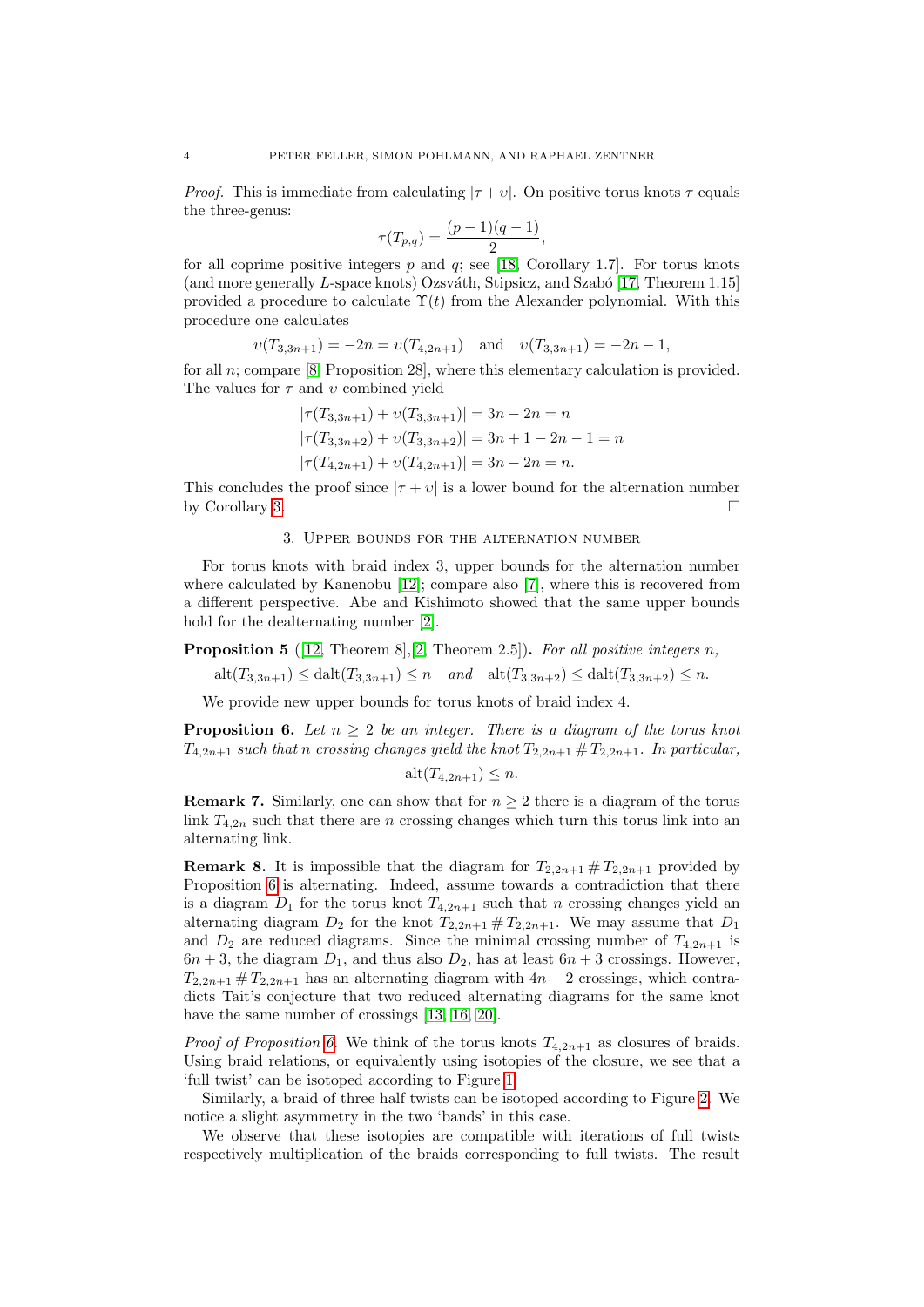<span id="page-4-0"></span>

<span id="page-4-1"></span>FIGURE 1. These are identical braids corresponding to isotopic diagrams relative to the ends. The left hand side is standard, the right hand side description will be used later on.



FIGURE 2. Isotopy corresponding to three half twists.

will be two bands which, when seen from the top to the bottom, both first twist, and then cross each other as planar bands.

Now in each full twist, we can find two crossing changes in the region where the bands cross with a geometric significance. Figure [3](#page-5-0) below shows how we can arrange for the two outer strands to pass in front of the two inner. Similarly, Figure [4](#page-5-0) shows how we can arrange for the two inner strands to pass in front of the two outer strands.

Iterating this, we see that with  $n$  crossing changes, we transform the braid corresponding to the torus knot  $T_{4,2n+1}$  to the braid on the left hand side of Figure [5](#page-5-1) if  $n$  is even, and to the braid on the right hand side if  $n$  is odd. In the first case, we have used the crossing changes according to Figure [3,](#page-5-0) in the second case we have used those of Figure [4.](#page-5-0)

Finally we observe that the braid closure of this is the connected sum

 $T_{2,2n+1}$  #  $T_{2,2n+1}$ .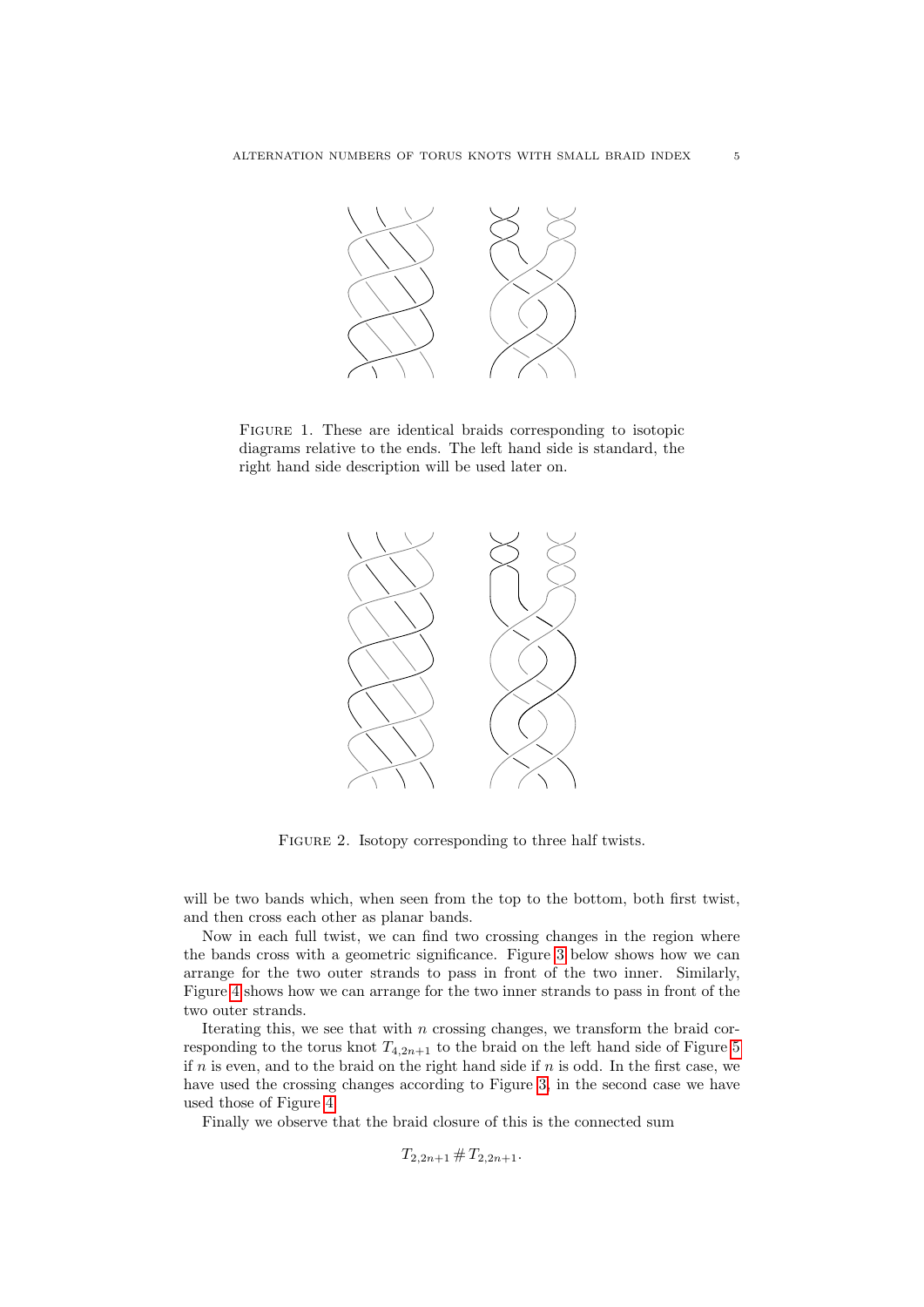<span id="page-5-1"></span><span id="page-5-0"></span>

FIGURE 5. After *n* crossing changes, we obtain the braid on the left for  $n$  even, and the one on the right for  $n$  odd, starting from  $T_{4,2n+1}.$ 

To see this, we must distinguish the cases  $n$  even and  $n$  odd. If  $n$  is even, we start with the braid closure of the left hand diagram in Figure [5.](#page-5-1) We can flip the two inner strands (corresponding to strands 2 and 3 in Figure [3\)](#page-5-0) in the braid closure to the top, passing behind everything else; see Figure [6.](#page-6-0) Notice that this flipping yields a new crossing between the two flipped strands.

The case where  $n$  is odd is entirely analogous. In the braid closure of the right hand braid of Figure [5,](#page-5-1) we can flip the outer two strands (corresponding to strands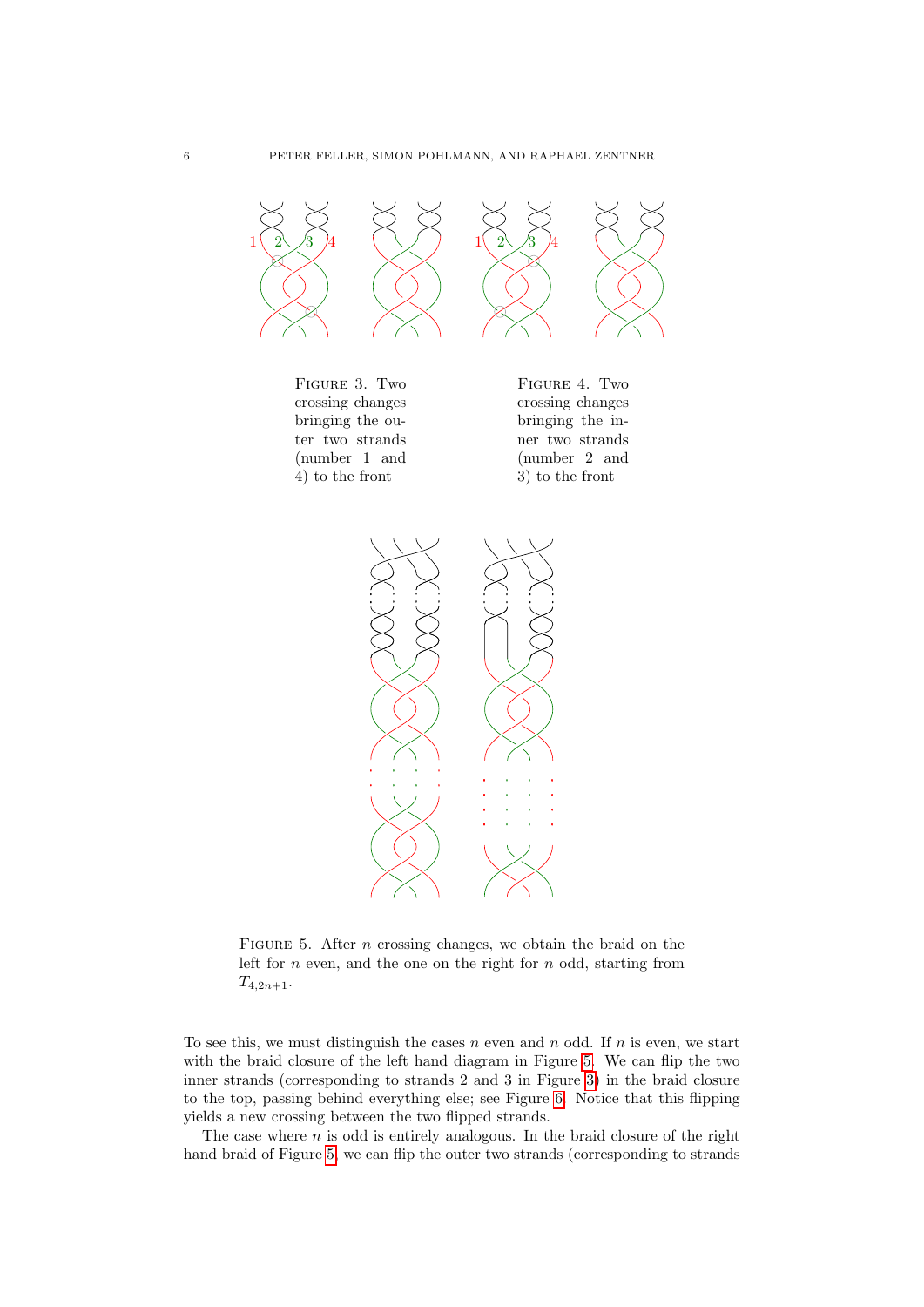<span id="page-6-0"></span>

FIGURE 6. An isotopy from the braid closure to the connected sum  $T_{2,2n+1} \# T_{2,2n+1}$ . The two inner strands pass behind everything else.

1 and 4 in Figure [4\)](#page-5-0) behind everything else. This also resolves the apparent asymmetry in the top of the braid we have started with.

 $\Box$ 

#### 4. Proof of the main result

Theorem [1](#page-0-0) is an immediate consequence of Propositions [4,](#page-2-4) [5,](#page-3-3) and [6.](#page-3-2) The reformulation that  $\text{alt}(K) = \lfloor \frac{1}{3}g(K) \rfloor$  is an easy computation that follows from the formula of the genus of a torus knot, given by

$$
g(T_{p,q}) = \frac{(p-1)(q-1)}{2},
$$

for  $p, q > 1$  coprime integers.

#### 5. Perspectives

It is natural to wonder what the alternation numbers for torus knots of higher braid index are. Even the asymptotic behavior is unclear. To make this precise we set

$$
a_p = \limsup_{n \to \infty} \frac{\text{alt}(T_{p,i+np})}{n}
$$

for  $p \ge 2, 0 \le i < p$ . It follows from [\[7\]](#page-7-8) that one has

$$
|\text{alt}(T_{p,k}) - \text{alt}(T_{p,l})| \le \frac{p-1}{2}|k-l|,
$$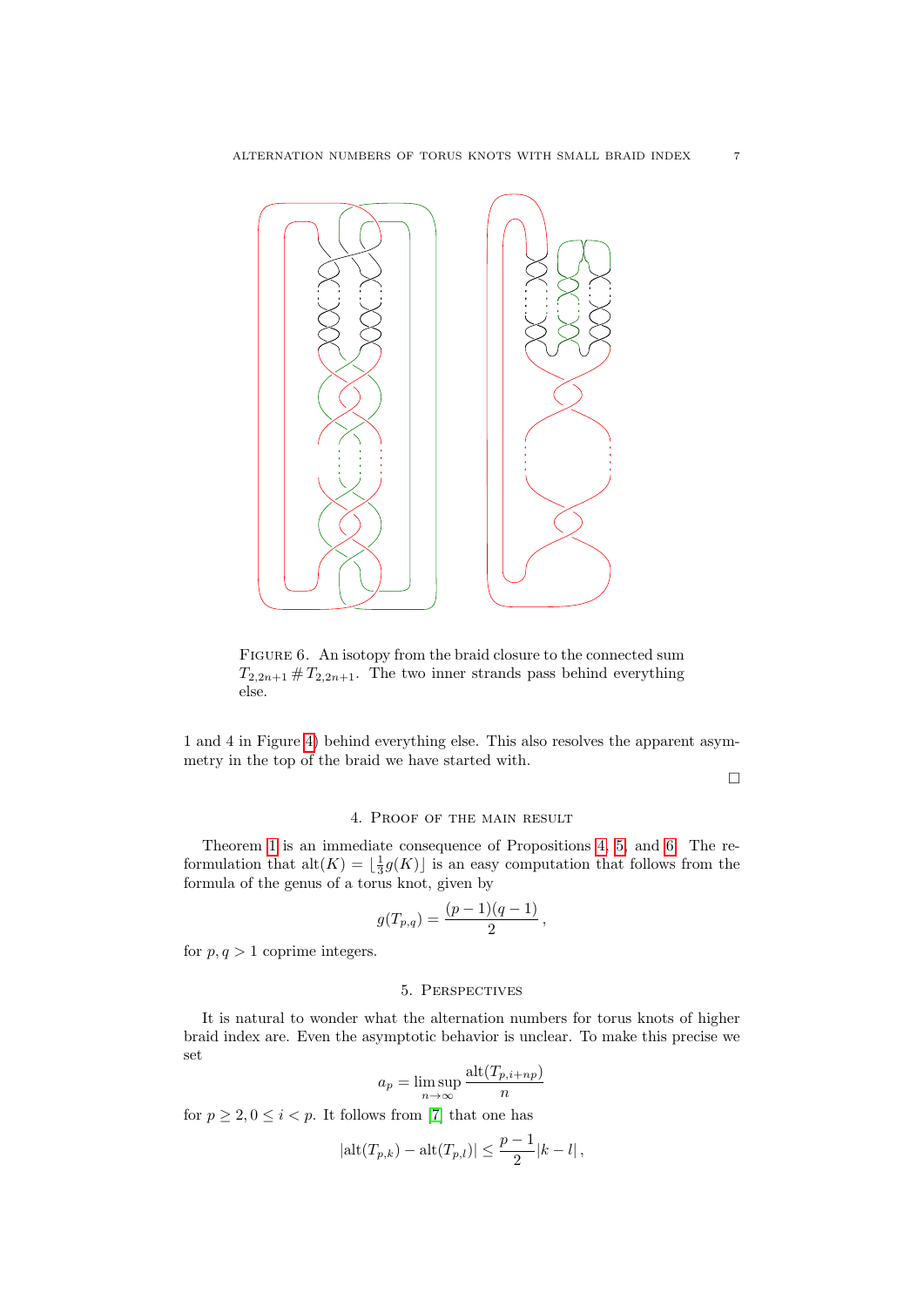showing that the above limit superior is independent of  $i$ . In fact, we suspect that this limit superior is a limit since any geometric constructions that realize the limit superior and is periodic (such as what we found for the case of torus knots of braid index 4) would establish the existence of the limit.

In this setup, Kanenobu's lower bound [\[12\]](#page-8-2), which he obtained using Abe's lower bound [\[1\]](#page-7-6) and Gordon, Litherland and Murasugi's signature calculation [\[10\]](#page-7-10), yields

$$
\frac{(p-1)^2}{4} \le a_p \text{ for } p \text{ odd, and}
$$
  

$$
\frac{(p-2)p}{4} \le a_p \text{ for } p \text{ even.}
$$
 (2)

<span id="page-7-11"></span>In fact, using the  $|\tau + \nu|$ -bound from Section [2,](#page-2-0) one can recover [\(2\)](#page-7-11). In particular, using the υ-invariant, one does not get a better asymptotic lower bound than Abe's bound using the signature and the  $\tau$ -invariant. The same bounds hold for the limit inferior.

Kanenobu's upper bound on the alternation number of torus knots of braid index 3 (compare Proposition [5\)](#page-3-3) shows that [\(2\)](#page-7-11) is an equality for  $p \leq 3$  and our main result Theorem [1](#page-0-0) shows that [\(2\)](#page-7-11) is an equality for  $p = 4$  as well. The values  $a_n$ for  $p \geq 5$  seem out of reach at the moment. However, maybe the geometrically constructed upper bounds generalize such that in the future the following question can be answered in the positive.

# **Question.** Is [\(2\)](#page-7-11) an equality for all positive integers  $p$ ?

As a further hint in this direction, we notice that the lower bound in [\(2\)](#page-7-11), for  $p$  even, is equal to the number of 'band crossings' in a full twist for a suitable generalization of Figure [3.](#page-5-0) For odd  $p \geq 5$ , we briefly comment on the case  $p =$ 5, the smallest for which  $a_p$  remains unknown. While we are able to determine the alternation number of  $T(5,6)$  to be 4 (explicit manipulations allow to make  $T(5, 6)$  alternating with four crossing changes, which agrees with the lower bound  $|\tau(T(5,6)) + \nu(T(5,6))| = 10 - 6$  from Corollary [3.](#page-2-3)), alt $(T(5,n))$  remains unknown for all  $n \geq 7$  and coprime to 5. Even asymptocally, combining the lower bounds [\(2\)](#page-7-11) and the upper bounds Kanenobu provides in [\[12,](#page-8-2) Corollary 28], one only finds  $4 \leq a_p \leq 6$ .

## **REFERENCES**

- <span id="page-7-6"></span>[1] T. Abe, An estimation of the alternation number of a torus knot, J. Knot Theory Ramifications, 18 (2009), pp. 363–379.
- <span id="page-7-9"></span>[2] T. Abe and K. Kishimoto, The dealternating number and the alternation number of a closed 3-braid, J. Knot Theory Ramifications, 19 (2010), pp. 1157–1181.
- <span id="page-7-3"></span>[3] M. M. ASAEDA AND J. H. PRZYTYCKI, Khovanov homology: torsion and thickness, in Advances in topological quantum field theory, vol. 179 of NATO Sci. Ser. II Math. Phys. Chem., Kluwer Acad. Publ., Dordrecht, 2004, pp. 135–166.
- <span id="page-7-4"></span>[4] M. BENHEDDI, PhD-thesis at the University of Geneva. In preparation.
- <span id="page-7-0"></span>[5] Jae Choon Cha and Charles Livingston. Knotinfo: Table of knot invariants. http://www.indiana.edu/∼knotinfo.
- <span id="page-7-2"></span>[6] A. CHAMPANERKAR AND I. KOFMAN, Spanning trees and Khovanov homology, Proc. Amer. Math. Soc., 137 (2009), pp. 2157–2167.
- <span id="page-7-8"></span>[7] P. Feller, Gordian adjacency for torus knots, Algebr. Geom. Topol., 14 (2014), pp. 769–793.
- <span id="page-7-7"></span>[8] P. Feller, Optimal cobordisms between torus knots, Communications in Analysis and Geometry, accepted for publication (2015). ArXiv:1501.00483 [math.GT].
- <span id="page-7-5"></span>[9] S. FRIEDL, C. LIVINGSTON, AND R. ZENTNER, Knot concordances and alternating knots, ArXiv e-prints, (2015). ArXiv:1512.08414 [math.GT].
- <span id="page-7-10"></span>[10] C. M. Gordon, R. A. Litherland, and K. Murasugi, Signatures of covering links, Canad. J. Math., 33 (1981), pp. 381–394.
- <span id="page-7-1"></span>[11] S. JABLAN, Almost alternating knots with 12 crossings and Turaev genus, ArXiv e-prints, (2014). ArXiv:1404.4967 [math.GT].